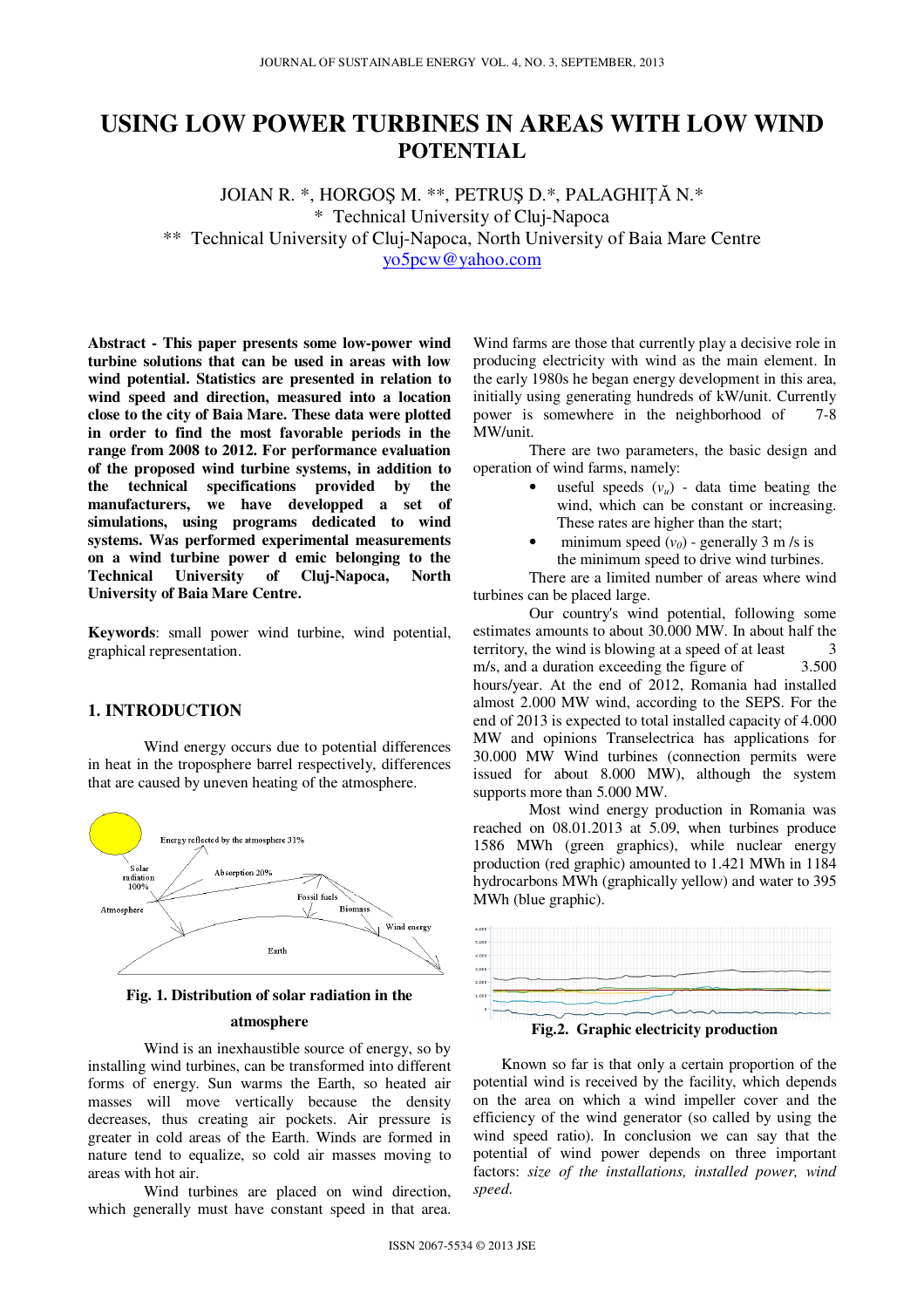# **2. DETERMINATION OF THE CITY T**Ă**U**Ţ**II M**Ă**GHER**Ă**U**Ş **WIND POTEN**Ţ**IAL**

Wind possess certain physical characteristics: speed, intensity, direction, time distribution. The parameters used for the calculations for the nominal value of a wind power cut, and the area where we could implement a plant or a wind farm. A measure wind speed is an important operation in case of power a wind farm that is proportional to the wind speed cubed. Measuring physical characteristics of wind anemometer is made, which are usually placed on pillars at a height of 50 m.

The main types of *anemometers are placed radially anemometer hemisphere* - the most used, *anemometer with ultra-sound* - use this to propagate in different environments.

According to a study done in our country, to determine the wind potential of Romania. In this analysis we used specific software, meters, etc. In the analysis we used data from 22 stations in the NAM community. The parameters considered are: *speed* and *direction*.

To study potential wind around Baia Mare, used personal portable anemometer PCE - A 420.

From measurements made in the Baia Mare city Tăuţii Măgherăuş an amateur radio mast with a height of about 40 m, located in the open, the following values were determined:

Average wind speed in the period January 2008 - November 2012

| Month                             | <b>JAN</b> | <b>FEB</b> | MAR  | APR  | MAY  | <b>JUN</b> | JUL. | AUG- | <b>SEP</b> | <b>OCT</b> | NOV  | $DEC^*$ | The<br>average<br>annual<br>rate |
|-----------------------------------|------------|------------|------|------|------|------------|------|------|------------|------------|------|---------|----------------------------------|
| Monthly<br>multiannual<br>(km/h)  | 6.7        | 7.8        | 9.1  | 9.2  | 8.2  | 8.4        | 8.1  | 8.0  | 7.6        | 7.3        | 7.1  | 7.8     | 7.9                              |
| Monthly<br>multiannual<br>(m/s)   | 1.86       | 2.17       | 2.53 | 2.56 | 2.28 | 2.33       | 2.25 | 2.22 | 2.11       | 2.03       | 1.97 | 2.17    | 2.19                             |
| Monthly<br>multiannual<br>(Knots) | 3.62       | 4.21       | 4.91 | 4.97 | 4.43 | 4.54       | 4.37 | 4.32 | 4.10       | 3.94       | 3.83 | 4.21    | 4.27                             |

\* In the calculation of multi-frequency wind direction are not included data of December 2012. A node (knot) is a unit that measures the speed with value equal to one nautical mile per hour

**Fig. 3. Average wind speed in the period January 2008 - November 2012** 

| Direction                         | N | NE | E  | <b>SE</b> | <b>SW</b> | w  | NW |
|-----------------------------------|---|----|----|-----------|-----------|----|----|
| The<br>frequency<br>$\frac{9}{6}$ |   | 15 | 35 | 11        |           | 20 | 8  |



 In figure 5 is shown graphically interpretation multiannual monthly average speed between January 2008 - November 2012, expressed in km/h.



**Fig.5 Graphical representation of mean monthly multi (km/h)** 

Restore the chart to represent multiannual monthly average speed during January 2008 - November 2012, in m/s (Fig. 6).<br>Monthly multiannual



 According to the two graphs we see that the measurements were made in an area with low wind potential. There are maximum measured values in just two months, otherwise gears spinning in the same values. Usually a minimum speed drive wind is 3 m/s. However, we propose a suitable solution for existing data. ASCOR Ecoterm LLC, based in Scorteni, Prahova County, sells low-power turbines whose minimum starting speed is 2 m/s. Technical characteristics for two turbines that can be used given the data collected are presented in Table 1. Incluxiv prices include VAT, shipment and installation.

| Model wind turbine               | Wind turbine SE 500                                                                                   | Wind turbine SE 1000                                 |  |  |  |  |  |
|----------------------------------|-------------------------------------------------------------------------------------------------------|------------------------------------------------------|--|--|--|--|--|
| Rated (W)                        | 500                                                                                                   | 1000                                                 |  |  |  |  |  |
| Nominal Voltage (V)              | 24                                                                                                    | 48                                                   |  |  |  |  |  |
| Rotor Diameter (m)               | 2.5                                                                                                   | 2.7                                                  |  |  |  |  |  |
| Starting wind speed (m/s)        | $\overline{c}$                                                                                        |                                                      |  |  |  |  |  |
| Rated wind speed (m/s)           | 8                                                                                                     | 9                                                    |  |  |  |  |  |
| Wind speed safety (m/s)          |                                                                                                       | 35                                                   |  |  |  |  |  |
| Rated speed (rev/min)            | 400                                                                                                   |                                                      |  |  |  |  |  |
| Material pallets                 |                                                                                                       | <b>Fiberglass Reinforced</b>                         |  |  |  |  |  |
| Number of blades                 |                                                                                                       | 3                                                    |  |  |  |  |  |
| column height (m)                | 6                                                                                                     |                                                      |  |  |  |  |  |
| Diameter pole (mm)               | 89                                                                                                    | 114                                                  |  |  |  |  |  |
| Weight turbine (generator        | $51$ kg                                                                                               | 59 kg                                                |  |  |  |  |  |
| assembled with blades and        |                                                                                                       |                                                      |  |  |  |  |  |
| tail                             |                                                                                                       |                                                      |  |  |  |  |  |
| Downwind orientation mode        |                                                                                                       | Automatically by the tail                            |  |  |  |  |  |
| How to over-wind protection      | Automatic partial or total removal of the wind direction, with the                                    |                                                      |  |  |  |  |  |
|                                  |                                                                                                       | tail depending on the speed of rotation of the rotor |  |  |  |  |  |
| Number and capacity batteries    | 12V 200AH 2 piece                                                                                     | 12V 200AH 4 piece                                    |  |  |  |  |  |
| Capacity / Inverter / efficiency | 500W/ pure sine / 85%                                                                                 | 1000W/ pure sine / 85%                               |  |  |  |  |  |
| at maximum                       |                                                                                                       |                                                      |  |  |  |  |  |
| Load Regulator                   | The task of dissipating 500W                                                                          | The task of dissipating 1000W                        |  |  |  |  |  |
|                                  | continuous intelligence                                                                               | continuous intelligence                              |  |  |  |  |  |
|                                  | Packages include: generator blade, pole anchored 6m hybrid drive controller / inverter, batteries for |                                                      |  |  |  |  |  |
|                                  | renewable energy applications, cables                                                                 |                                                      |  |  |  |  |  |
| Package Price                    | 3200\$                                                                                                | 4800\$                                               |  |  |  |  |  |

**Tab.1 Proposed turbine purchase** 

# **3. EXPERIMENTAL LOW-POWER WIND TURBINE**

#### **3.1 Modeling a 1 kW wind turbines**

The mathematical model is presented in figure 7 and the settings of the model parameters are shown in figure 8. The model is based on the power characteristics of the turbine steady state. Power output of the turbine is given by the following equation:

$$
P_m = c_p(\lambda, \beta) \frac{\rho A}{2} v^3 wind
$$
 (1)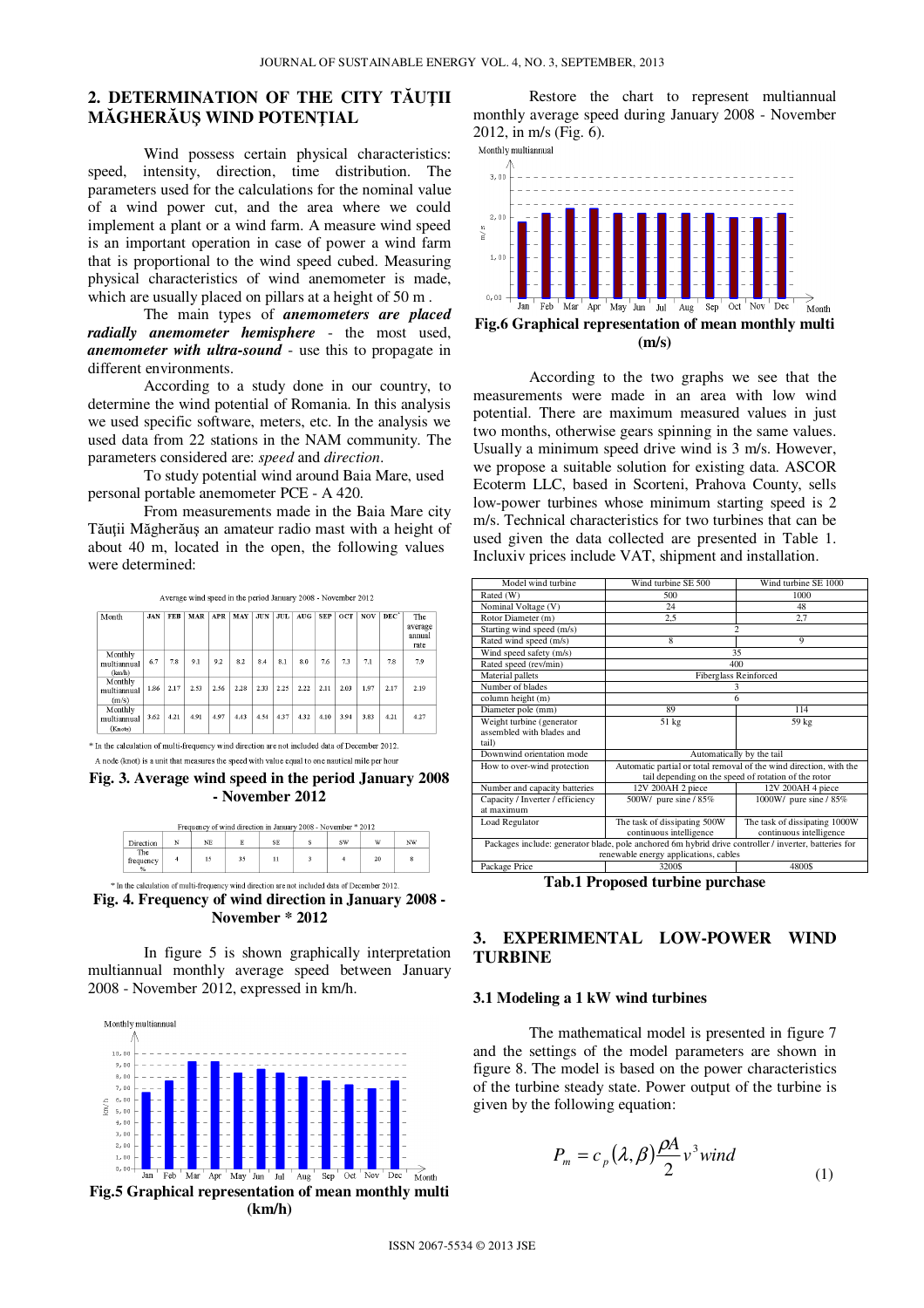where:

- Pm Mechanical output power of the turbine (W)
- cp Performance coefficient of the turbine
- ρ Air density (kg/m3)
- A Turbine swept area (m2)
- vwind Wind speed (m/s)
- λ Tip speed ratio of the rotor blade tip speed to wind speed
- $β$  Blade pitch angle (deg)



**Fig.7. Simulink model of wind turbine** 

| Function Block Parameters: Wind Turbine                                                                                                                                                                                                                                                                                                                                                                                             | $\times$ |  |  |  |  |  |  |  |  |  |  |
|-------------------------------------------------------------------------------------------------------------------------------------------------------------------------------------------------------------------------------------------------------------------------------------------------------------------------------------------------------------------------------------------------------------------------------------|----------|--|--|--|--|--|--|--|--|--|--|
| Wind Turbine (mask)                                                                                                                                                                                                                                                                                                                                                                                                                 |          |  |  |  |  |  |  |  |  |  |  |
| This block implements a variable pitch wind turbine model. The performance<br>coefficient Cp of the turbine is the mechanical output power of the turbine divided by<br>wind power and a function of wind speed, rotational speed, and pitch angle (beta). Cp<br>reaches its maximum value at zero beta. Select the wind-turbine power characteristics<br>display to plot the turbine characteristics at the specified pitch angle. |          |  |  |  |  |  |  |  |  |  |  |
| The first input is the generator speed in per unit of the generator base speed. For a<br>synchronous or asynchronous generator, the base speed is the synchronous speed.<br>For a permanent-magnet generator, the base speed is defined as the speed producing<br>nominal voltage at no load. The second input is the blade pitch angle (beta) in<br>degrees. The third input is the wind speed in m/s.                             |          |  |  |  |  |  |  |  |  |  |  |
| The output is the torque applied to the generator shaft in per unit of the generator<br>ratings.                                                                                                                                                                                                                                                                                                                                    |          |  |  |  |  |  |  |  |  |  |  |
| The turbine inertia must be added to the generator inertia.                                                                                                                                                                                                                                                                                                                                                                         |          |  |  |  |  |  |  |  |  |  |  |
| Parameters                                                                                                                                                                                                                                                                                                                                                                                                                          |          |  |  |  |  |  |  |  |  |  |  |
| Nominal mechanical output power [W]:                                                                                                                                                                                                                                                                                                                                                                                                |          |  |  |  |  |  |  |  |  |  |  |
| 1000                                                                                                                                                                                                                                                                                                                                                                                                                                |          |  |  |  |  |  |  |  |  |  |  |
| Base power of the electrical generator (VA):                                                                                                                                                                                                                                                                                                                                                                                        |          |  |  |  |  |  |  |  |  |  |  |
| 1000                                                                                                                                                                                                                                                                                                                                                                                                                                |          |  |  |  |  |  |  |  |  |  |  |
| Base wind speed (m/s):                                                                                                                                                                                                                                                                                                                                                                                                              |          |  |  |  |  |  |  |  |  |  |  |
| l9                                                                                                                                                                                                                                                                                                                                                                                                                                  |          |  |  |  |  |  |  |  |  |  |  |
| Maximum power at base wind speed (pu of nominal mechanical power);                                                                                                                                                                                                                                                                                                                                                                  |          |  |  |  |  |  |  |  |  |  |  |
| h                                                                                                                                                                                                                                                                                                                                                                                                                                   |          |  |  |  |  |  |  |  |  |  |  |
| Base rotational speed (p.u. of base generator speed);                                                                                                                                                                                                                                                                                                                                                                               |          |  |  |  |  |  |  |  |  |  |  |
| h                                                                                                                                                                                                                                                                                                                                                                                                                                   |          |  |  |  |  |  |  |  |  |  |  |
| Pitch angle beta to display wind-turbine power characteristics (beta >=0) (deg);                                                                                                                                                                                                                                                                                                                                                    |          |  |  |  |  |  |  |  |  |  |  |
| Го                                                                                                                                                                                                                                                                                                                                                                                                                                  |          |  |  |  |  |  |  |  |  |  |  |
| Display wind turbine power characteristics                                                                                                                                                                                                                                                                                                                                                                                          |          |  |  |  |  |  |  |  |  |  |  |
| OK<br>Cancel<br>Help<br>Apply                                                                                                                                                                                                                                                                                                                                                                                                       |          |  |  |  |  |  |  |  |  |  |  |

**Fig.8. Choice of parameters** 

The two inputs of the model are speed generator (pu) and wind speed in m/s. The output shaft torque applied to the generator.

Figures 9 and 10 show the evolution of the profile considered input quantities. Figure 11 shows the result of simulation model of wind under these conditions.



**Fig.9. The law of variation of wind speed** 



# **3.2 Testing and experimentation of a turbine 400W**

AirX wind turbine is classified as low-power turbines and incorporates a microcontroller to sea load performance of batteries and reduce noise. AirX can charge battery systems from 25 to 2500 Ah. When the batteries have reached predetermined load condition AirX wind turbine will cease to have power and restart charging when battery discharges below the set voltage. Also in the event of storm damage to prevent the turbine is equipped with a braking system if wind speed increases above 49.2 m/s.

Power available at the terminals of the wind turbine is proportional to the cube of the wind speed according to the relation:

$$
P = \frac{1}{2}\rho \cdot A \cdot v^3[W]
$$
\n(2)

This means that every time the wind speed doubles the power increases eight times.

AirX unique profile is such that they can take full advantage of wind power. AirX uses a microcontroller to track the maximum power efficiency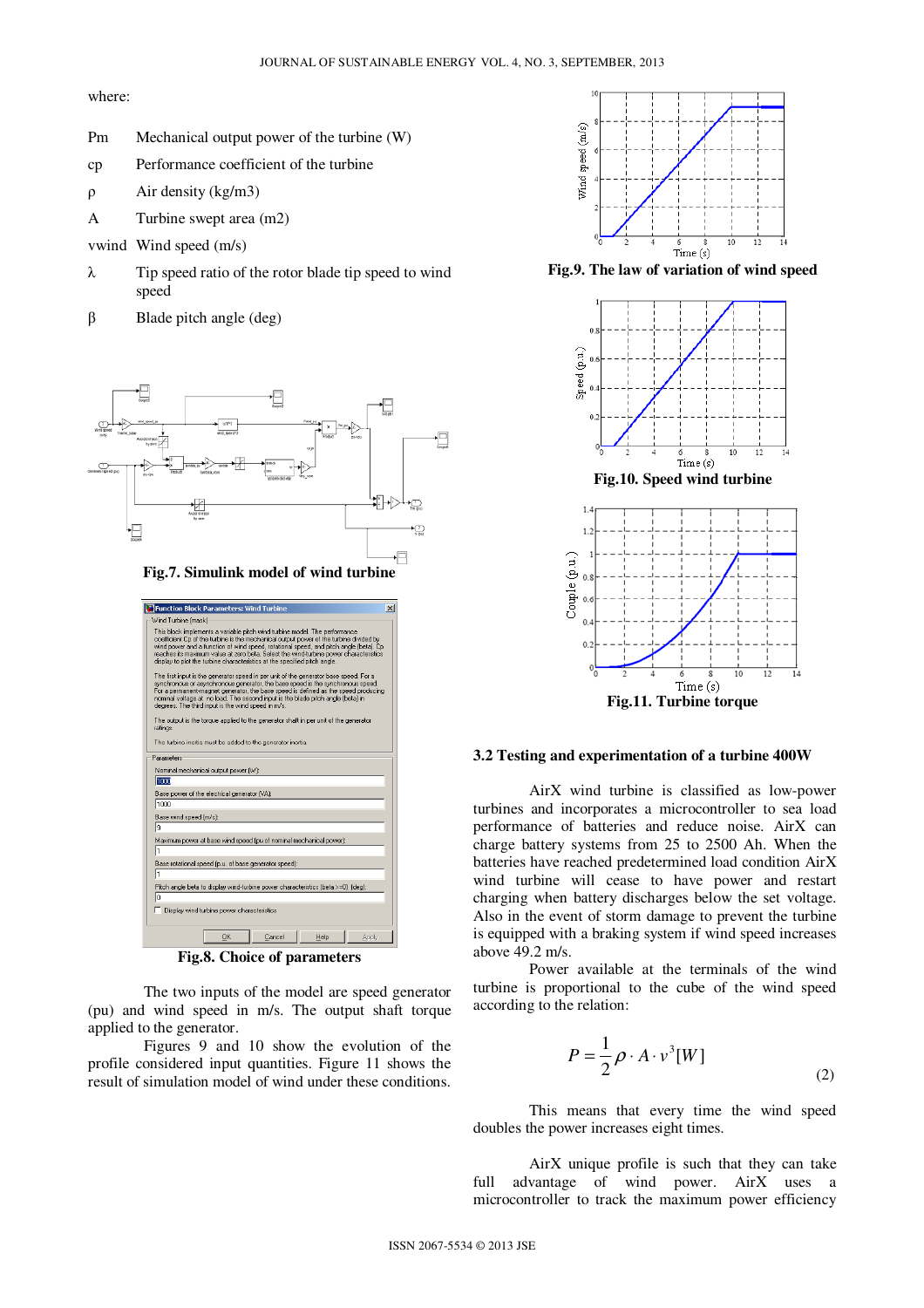curve be appropriate, depending on the available energy getting wind maximum power generated.



Maximum power is achieved by continuously adjusting the generator load and keeping the blades at an optimum angle of attack (with vane system) at all wind speeds. Such a turbine although the turbine AirX provides a small amount of energy.

Experimentals stand has mounted in the laboratory L-27 North Center University of Baia Mare. In this lab we are able to produce a current of air that trigger turbine. Airflow is produced by a fan driven by a motor connected to a drive. By changing the frequency of the supply voltage of the motor changes its speed and thus airflow speed that we can measure anemometer.

For starters, check turbine if mechanical or electrical defects. *From the mechanical point* of view it is intended that the turbine is also clamped to the pillar rotor blades are attached and secured against accidental loosening. Fan housing not cracks or cracks that could lead to its dissolution during operation.



**Fig.13. Experimental stand operation** 

*As I tested electrically* Air-X turbine follows:

# **Test 1:**

For this test will proceed as follows:

- short circuit terminal (+) and Negative (-) on the control panel of the stand

- turbine rotor rotates by hand

Following this test it was found that the rotor opposes some resistance to turning his meaning as specified in the user manual Air-X turbine generator that it is good.

#### **Test 2 :**

For this test link Newmax batteries in series and connected to the control panel to stand with correct polarity (terminal (+) of the battery terminal (+) of the array, ie as and negative terminals. Breaker in the electrical panel by operating the turbine feeds power stand. Currently LED is mounted at the bottom of the turbine blinked twice which indicates proper functioning of the controller. If the LED is not blinking when turbine is connected the batteries we would be shown a failure of the controller.

#### **Test 3 :**

 This test requires a way to spin the turbine rotor speed of 500 rev/min. In the absence of rotor spinning device that I use the fan. I set the fan speed in order to obtain an air flow to spin the turbine rotor over 500 rev/min. The turbine is connected to the load consists of two batteries and turns on the fan, when the turbine rotor starts rotating increasingly faster. LED lights often (10 times per second) until the turbine rotor exceeds 500 rev/min at which time the LED lights continuously which indicates the start of charging batteries.

After performing tests results presented above that the Air-X turbine tested in terms of electrical functioning properly.

#### **3.2.1 Air turbine operating modes - X**

#### **3.2.1.1 Load operation**

Been sitting idle for doing so:

 Output terminals not connected load, the turbine remains open circuit. He receives power from speed variator speed fan and grew until I got an airflow speed of 4 m/s at which the turbine rotor began to rotate. I gradually increased fan speed and thus airflow speed.

With the circuit breakers voltmeter to monitor voltage stand at different air flow speeds and the data obtained are listed in Table 2.

| Speed air current $[m/s]$ |  |  |  |
|---------------------------|--|--|--|
|                           |  |  |  |
| ----                      |  |  |  |

# **Tab.2. Experimental results running on empty**

Figure 14 was drawn chart with data obtained above.

Operation turbine empty



**Fig.14. Load turbine operation**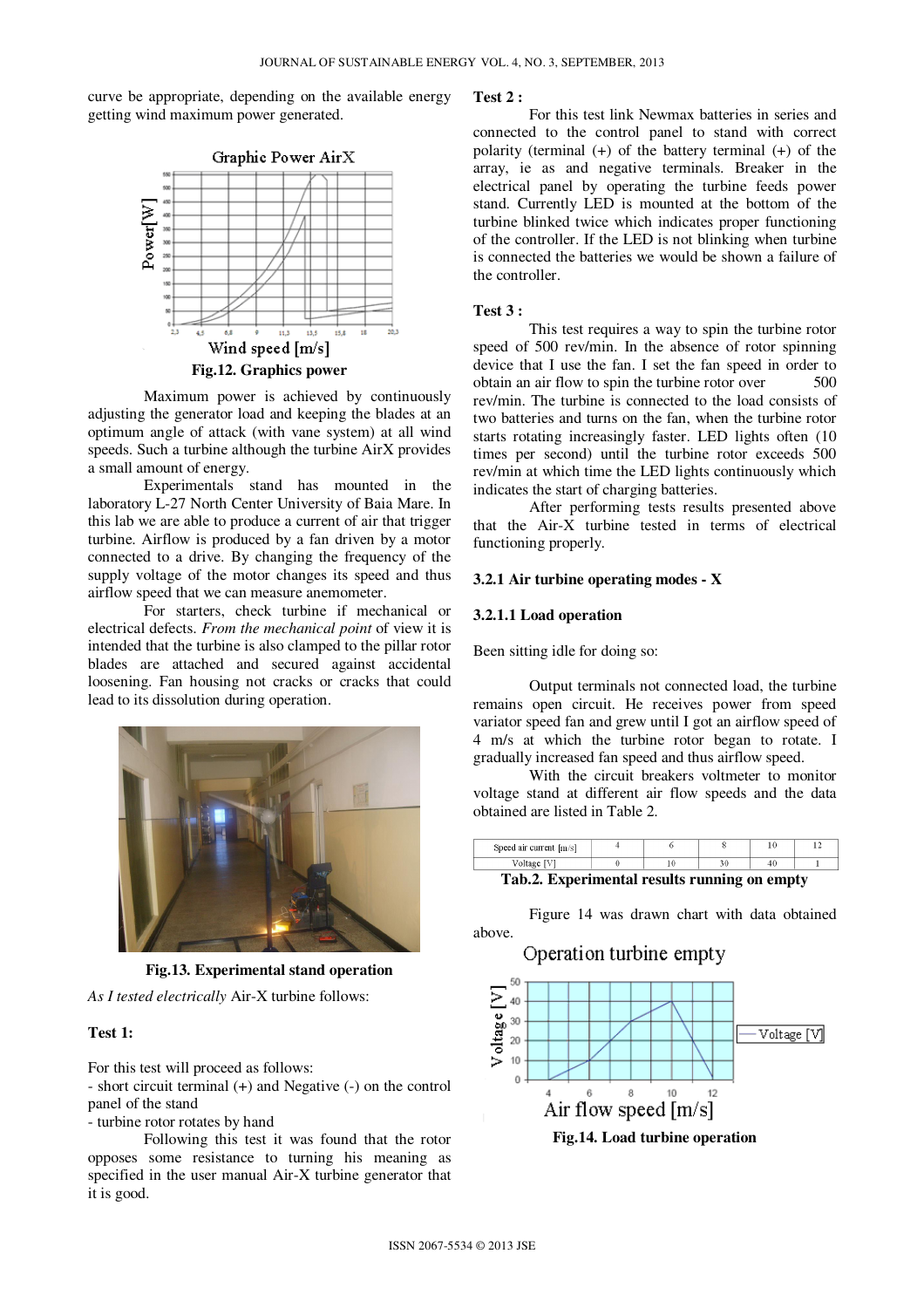# **3.2.1.2 Circuit operation**

The terminals is carried out on the instrument stand and started from low revs fan of it. We found that the airflow speed up to 6 m/s the turbine rotor does not rotate, and if we increased airflow speed to 12 m/s it rotates very slowly. This mode of operation is recommended by the manufacturer without a load.

### **3.2.1.3 Normal operation**

Coupled to a load consisting of two 12 volt batteries connected in series to get 24 V nominal voltage of the turbine.

We started the fan and its speed was increased progressively changing frequency voltage with frequency converter.

Airflow velocity was measured using anemometer at a distance of 1.5 m in front of wind speed at different values.

During battery charging control LED light turbine issued. We monitored the load voltage and current at different values of air flow. Values have been obtained in table 3.

| Speed air<br>current[m/s] |      |      | 10   | 12   |      |      | 16   | 20   |
|---------------------------|------|------|------|------|------|------|------|------|
| Voltage<br>. IVI          | 25.3 | 25.6 | 26.6 | 26.9 | 27.8 | 25.5 | 25.6 | 25.8 |
| Current $[A]$             | 0.02 | 3.14 | 5.26 | 8.55 | 2.59 | 0.4  | 1.95 | 2.33 |
| [W]<br>Power              | 0.5  | 80   | 140  | 230  | 350  | 10   | 50   | 60   |

**Tab.3. Experimental results normal** 

Figure 15 was drawn according to schedule power airflow velocity values in Table 3.



The graph in Figure 14 was drawn with the values obtained in the laboratory. Airflow velocity was measured with anemometer and power is obtained indirectly from the measured values of voltage and current according to the formula  $P = UI$  [W] where: Uvoltage [V], I-current [A].

Airflow speed of 4 m/s the turbine starts and has started to generate energy. Energy generated increases with increasing airflow speed and reaches the maximum when the air flow velocity is 13 m/s, the load voltage is 27.8 V, the load current is 12.59 A. If you increased current velocity air at 14 m/s brake rotor to a low speed and the energy generated by the turbine drops to near zero, however I increased slightly increasing airflow speed. This is regulated by the embedded controller and protect against damage to turbine wind speeds.

 Curve obtained experimentally is essentially comparable to schedule power user's guide Air-X turbine outlined by the manufacturer.

# **3.2.1.4 Regulated mode operation**

 In this experiment we followed the behavior of the turbine when the battery voltage reaches 28.2 V preset by the manufacturer. To obtain this value we proceeded battery voltage as follows:

• I set the fan speed in order to obtain an air velocity of 13 m/s because this value we obtained the largest turbine power cut;

• I connected load consists of battery output terminals of the switchboard;

With voltmeter I monitored battery voltage and the values we went in Table 4:

| Charging time [h]  |      |  | . | <b>ALC 11</b> |  |
|--------------------|------|--|---|---------------|--|
| Voltage on battery | 24.0 |  |   | 40            |  |

### **Tab.4 Experimental results running on a regulated**

Battery charge chart is shown in Figure 16:



When the battery voltage has reached the preset value of 28.2 V turbine rotor speed to brake suddenly became very small. LED - flashes turbine control software often 10 times per second which means that the turbine operates in the regulation.

# **4. CONCLUSION**

We determined the wind potential in a real location, and obtained from Daelim proposed a system to suit locations monitored. At the same time and graphs were plotted for the results of measurement of the direction and intensity of the wind.

We analyzed two small wind power systems, as follows:

• modeling unuei 1 kW turbines under existing Simulink model, determining the law of variation of wind speed wind turbine wind turbine torque.

# **Wind turbine AirX – 400**

 He built an experimental stand which gives us the possibility that under laboratory conditions to produce various operating conditions of wind turbines.